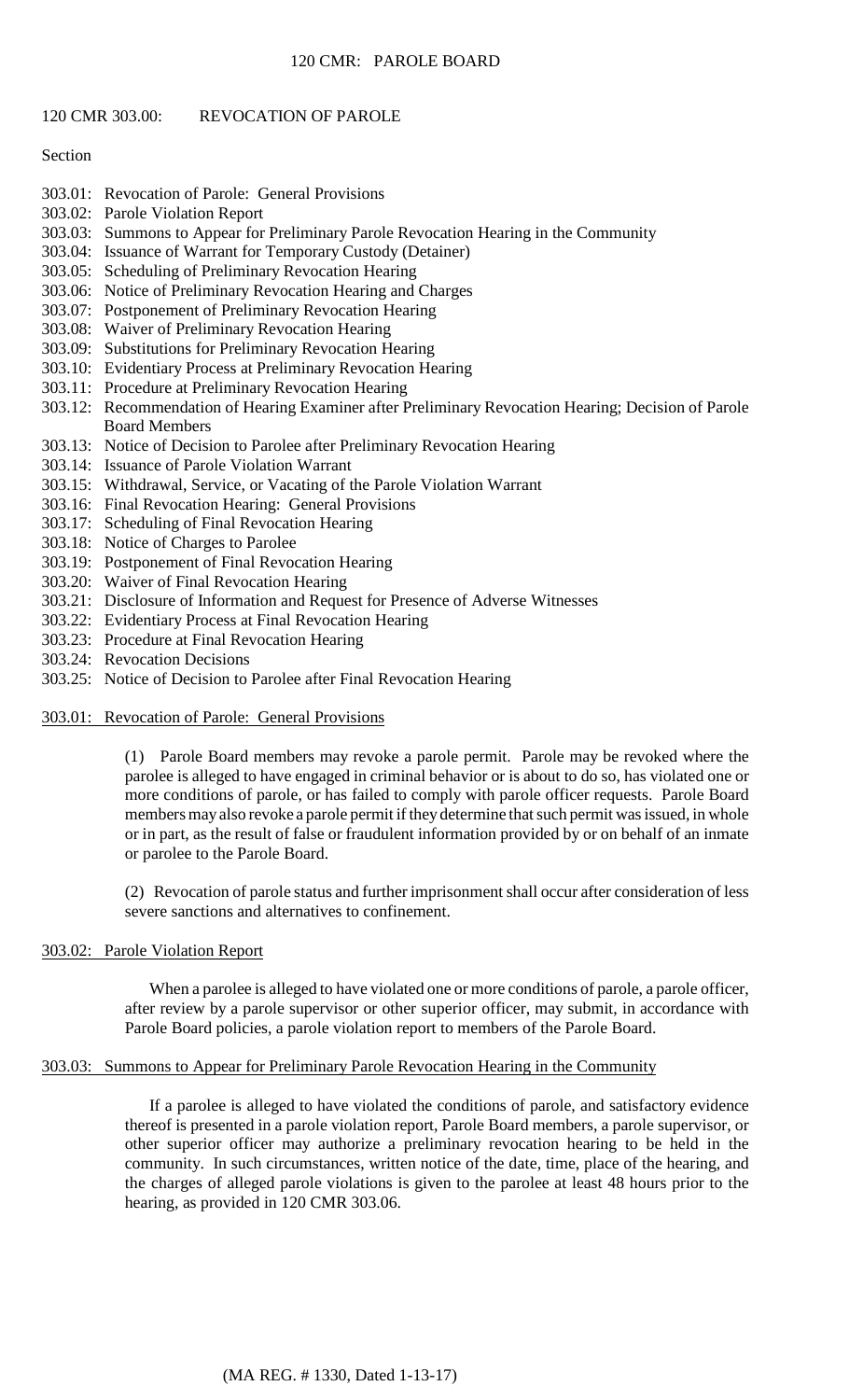# 120 CMR: PAROLE BOARD

#### 303.04: Issuance of Warrant for Temporary Custody (Detainer)

 the conditions of his or her parole; the parole officer, with the consent of a parole supervisor or (1) If a parole officer has reasonable belief that a parolee: engaged or is about to engage in criminal ways; or has associated or is about to associate with criminal company; or has violated other superior officer, may issue a warrant for the temporary custody of the parolee. M.G.L. c. 127, § 149A; 120 CMR 100.00: *Definitions*.

(2) A warrant for temporary custody authorizes the detention of the parolee named therein for a period no longer than 15 days. The issuance of a warrant for temporary custody does not interrupt the sentence.

 issuance of a subsequent warrant for temporary custody for not longer than an additional 15 days. (3) When a preliminary revocation hearing is postponed as provided in 120 CMR 303.07, the Chair of the Parole Board or a Parole Board member designated by the Chair may authorize the

#### 303.05: Scheduling of Preliminary Revocation Hearing

 (1) Within 15 days after service of a warrant for temporary custody or the lodging thereof as a detainer, the Parole Board shall afford the parolee a preliminary revocation hearing, unless otherwise postponed under 120 CMR 303.07 or waived under 120 CMR 303.08, or unless no preliminary hearing is required by law. *See* 120 CMR 303.09. The time limitations contained in 120 CMR 303.05 will apply to parolees incarcerated outside of Massachusetts.

 (2) The preliminary revocation hearing is held at the place of incarceration or in the community as provided by 120 CMR 303.03.

 (3) Where the parolee is not incarcerated the preliminary parole revocation hearing is held at the time and place indicated on the hearing notice issued pursuant to 120 CMR 303.03. Where the parolee fails to appear, the parole officer will file a supplemental parole violation report charging the parolee with failing to obey a direct order of the Parole Board and with absconding from supervision if such further charges are warranted after investigation.

#### 303.06: Notice of Preliminary Revocation Hearing and Charges

At least 48 hours prior to a scheduled preliminary parole revocation hearing, the Parole Board shall deliver to the parolee a written notice of the time and place of such preliminary revocation hearing, a list of charges against the parolee, the applicable procedural rights, and the possible actions which may be taken by the Parole Board.

#### 303.07: Postponement of Preliminary Revocation Hearing

(1) A parolee may request postponement of the preliminary parole revocation hearing. Such postponement request may be made prior to or at the beginning of the preliminary revocation hearing.

(2) The hearing examiner may postpone the preliminary parole revocation hearing for reasons including, but not limited to:

- (a) in order for the parolee to obtain representation by an attorney;
- (b) in order for the parolee to arrange for the attendance of witnesses;
- (c) the parolee did not receive proper notice;

(d) the hearing examiner has insufficient information upon which to conduct a meaningful hearing;

(e) to obtain the services of an interpreter; or

(f) the parolee is committed to a facility for mental health treatment or for detoxification. A commitment to such a facility interrupts the running of a warrant for temporary custody of a parolee issued under M.G.L. c. 127, § 149A.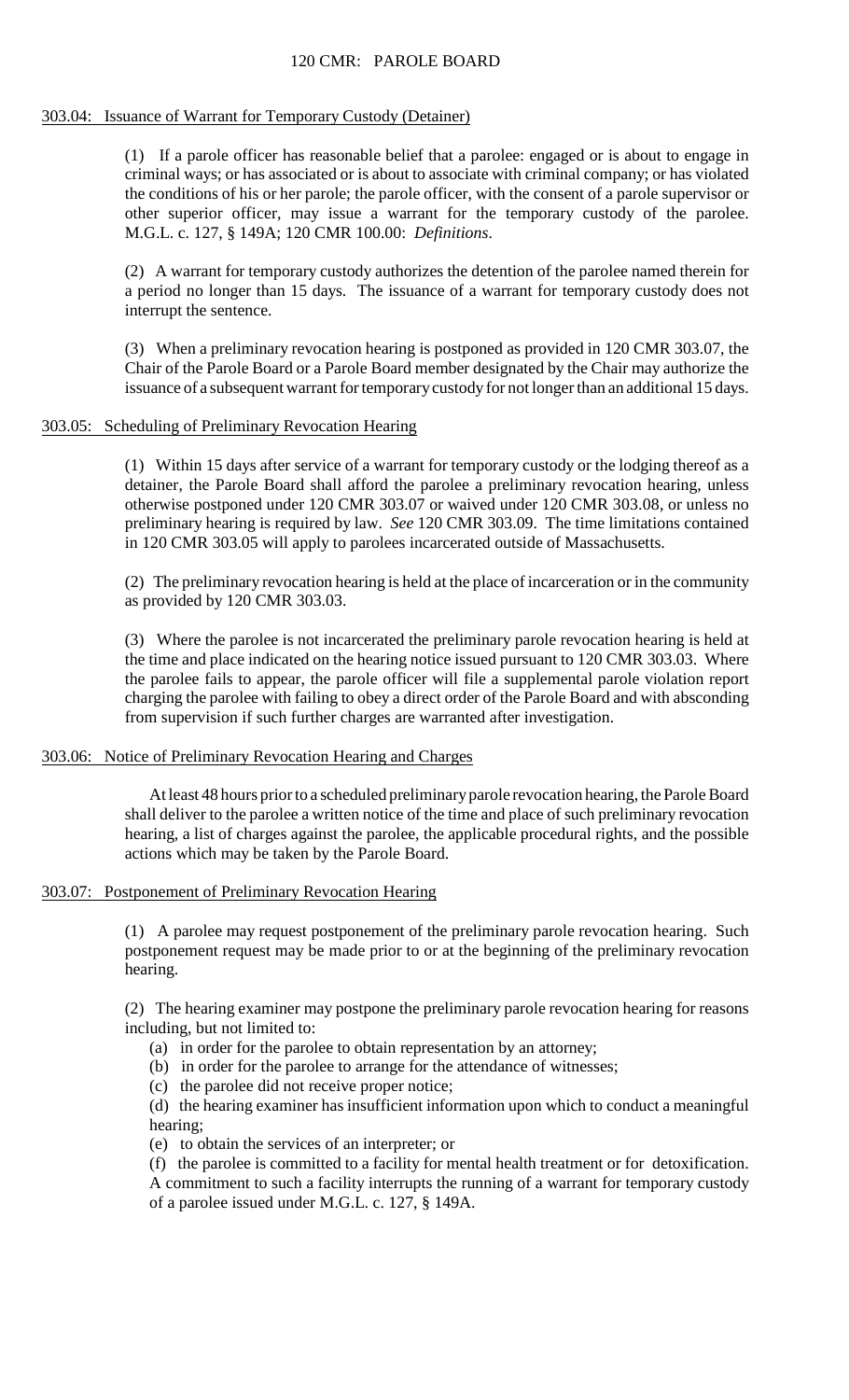## 303.07: continued

(3) Where such hearing is postponed, a second warrant for temporary custody may issue, as provided in 120 CMR 303.04(3). Postponed preliminary revocation hearings shall be rescheduled as expeditiously as possible.

## 303.08: Waiver of Preliminary Revocation Hearing

(1) A parolee may waive the preliminary revocation hearing.

(a) Such waiver will only occur after the parolee receives, in writing, notice of the time and place of the preliminary revocation hearing, the charges of alleged parole violation, the due process rights afforded at such hearing, and the possible dispositions.

(b) Such waiver will be in writing, dated, and witnessed by a parole staff member.

(2) A waiver of a preliminary revocation hearing will result in the issuance of a parole violation warrant as provided by 120 CMR 303.15, and a final revocation hearing will be scheduled in accordance with the provisions of 120 CMR 303.17 and 303.18.

# 303.09: Substitutions for Preliminary Revocation Hearing

The following constitute valid substitutions for a preliminary revocation hearing: conviction for a criminal offense; a finding by the court of sufficient facts to enter a guilty finding; a probable cause finding after a hearing pursuant to M.G.L. c. 276, § 38 and Mass. R. Crim. P. 3; a grand jury indictment; or a finding of preliminary or final violation of probation. In such circumstances, or where there is reliable evidence that the parolee has absconded from supervision, if a single Parole Board member has reasonable belief that one or more conditions of parole were violated, they may issue a parole violation warrant as provided in 120 CMR 303.14.

## 303.10: Evidentiary Process at Preliminary Revocation Hearing

(1) Preliminary revocation hearings are conducted by a hearing examiner or other official designated by the Chair of the Parole Board. The person conducting the preliminary hearing may not have been connected with supervising the parolee, authorizing any warrant, or otherwise directly involved with the case.

 revocation hearings. The hearing examiner may consider any available, reliable, and relevant (2) The rules of evidence which govern in judicial proceedings do not apply to preliminary information in making a recommendation to the Parole Board members. If the parolee remains silent, the recommendation of the examiner is made on the available information.

 (3) The hearing examiner shall disclose to the parolee all evidence upon which the examiner's recommendation may be based unless such information is classified as confidential, then disclosure will be in summary form. *See* 120 CMR 500.00: *Dissemination of CORI, Evaluative Information, and Intelligence Information*.

(4) The parolee may present witnesses and documentary evidence. However, the hearing examiner may limit or exclude any irrelevant or repetitious evidence.

 (5) The parolee may request that the hearing examiner obtain the presence of persons who have given information upon which revocation may be based. The hearing examiner shall request the attendance of such adverse witnesses at the preliminary parole revocation hearing unless the parolee admits a violation of any condition, the parolee was convicted of new offense while on parole supervision or the hearing examiner finds good cause for the witness' non-attendance. As provided in M.G.L. c. 233, § 8, a subpoena may issue for the appearance of adverse witnesses or the production of documents.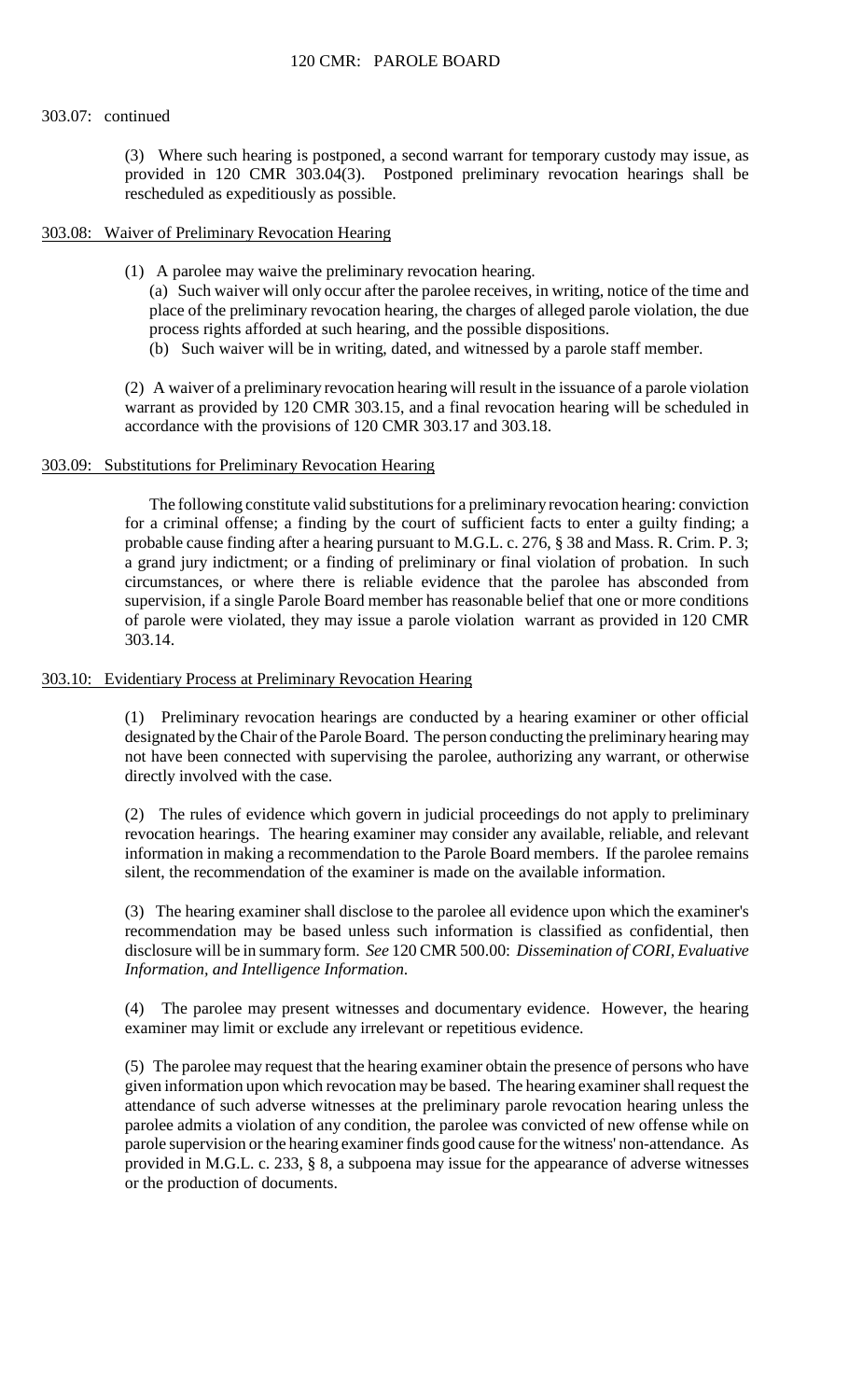## 303.11: Procedure at Preliminary Revocation Hearing

 (1) At the beginning of the preliminary revocation hearing, the hearing examiner shall ascertain that the parolee received adequate and timely written notice of the preliminary revocation hearing as required by 120 CMR 303.06.

(2) The hearing examiner shall advise the parolee of the following:

(a) the parolee may have the preliminary revocation hearing postponed in order to obtain representation by an attorney or arrange for the attendance of witnesses; and

(b) the parolee may request the presence of persons who have given information upon which revocation of parole may be based.

(3) The hearing examiner shall review the violation charges with the parolee, and apprise the parolee of the evidence presented. The hearing examiner may disclose documentary evidence by permitting the alleged violator to examine the document during the hearing or, where appropriate, by orally reading or summarizing the document. Evaluative and intelligence information may be withheld and summarized as provided in 120 CMR 500.00: *Dissemination of CORI, Evaluative Information, and Intelligence Information*.

(4) The hearing examiner shall allow cross-examination of adverse witnesses unless the examiner finds good cause to disallow cross-examination.

(5) At the conclusion of the preliminary revocation hearing, the hearing examiner shall inform the parolee that a recommendation as to the disposition of the case will be made to the Parole Board member(s) for final decision, and that the Parole Board will notify the parolee in writing of the final decision forthwith. The hearing examiner may reveal the recommendation to the parolee if appropriate.

# 303.12: Recommendation of Hearing Examiner after Preliminary Revocation Hearing; Decision of Parole Board Members

(1) The hearing examiner shall prepare a summary of what occurred at the preliminary revocation hearing. The summary shall contain the substance of the responses of the parolee and the documents or evidence given in support of parole revocation and of the parolee's position.

 (2) Based on the information before the hearing examiner, the hearing examiner shall submit a recommended decision to the Parole Board member(s). The recommendation will contain the following:

 (a) as to each charge of alleged violations of a condition of parole, an evaluation of whether there exists reasonable grounds to believe that a violation occurred; and

 (b) upon the entire record, whether there is probable cause to provisionally revoke parole and hold the parolee in custody pending the result of a final revocation hearing.

 the hearing examiner and if the parolee is incarcerated pursuant to the Parole Board's authority, (3) If the recommendation of the hearing examiner is that no probable cause exists to hold the parolee pending a final revocation hearing, a Parole Board member shall review such recommended decision as expeditiously as possible following the receipt of the hearing examiner's recommendation. If the Parole Board member concurs with the recommendation of then the parolee will be released to resume supervision in the community without unnecessary delay.

(4) If the recommendation of the hearing examiner is that probable cause exists to believe that the parolee has violated the conditions of parole, the reviewing Parole Board member shall render a decision and the Parole Board shall notify the parolee of that decision.

 hearing examiner, the case is referred to another Parole Board member for review. Where the (5) Where the reviewing Parole Board member disagrees with the recommendation of the second Parole Board member disagrees with the previous vote of the Parole Board member, the case is referred to a third Parole Board member. Two agreeing votes as between two Parole Board members shall determine the decision in such circumstances.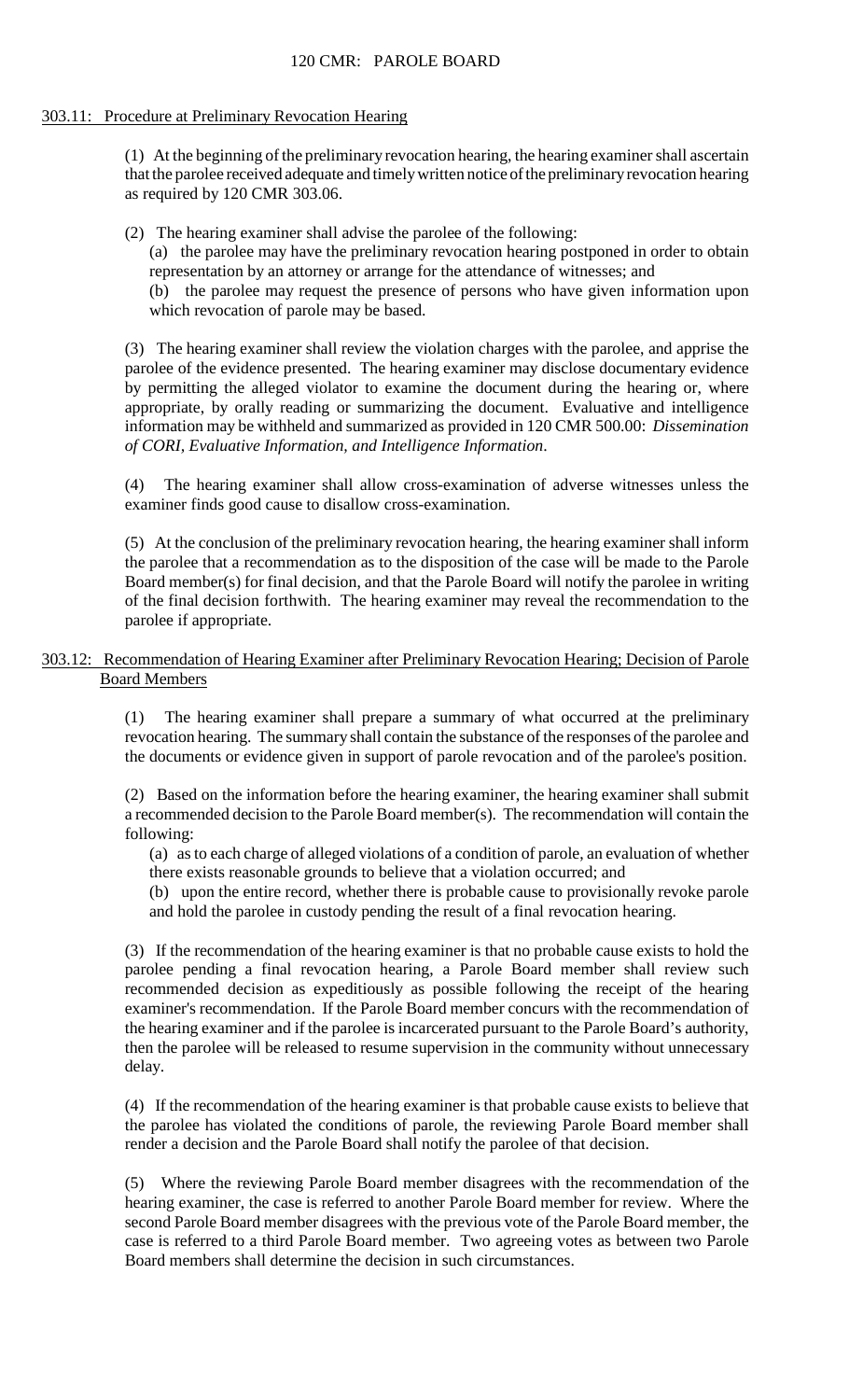## 303.12: continued

 were considered at the preliminary revocation hearing will be addressed at the final revocation (6) If the Parole Board finds that a final revocation hearing should occur, all charges which hearing notwithstanding that a hearing examiner may not have found reasonable grounds to believe that a particular violation occurred. Any new parole violation charges arising after the preliminary revocation hearing will also be addressed at the final revocation hearing.

 determines that incarceration pending further revocation proceedings is not warranted by the (7) Even if the Parol Board member finds reasonable grounds to believe that one or more conditions of parole were violated, that Parole Board member may order reinstatement to supervision or release pending further revocation proceedings if the Parole Board member alleged frequency or seriousness of such violations, that the parolee is not likely to fail to appear for further proceedings, and that the parolee does not present a danger to himself or herself or the community.

## 303.13: Notice of Decision to Parolee after Preliminary Revocation Hearing

After a preliminary revocation hearing, the Parole Board shall provide the parolee with written notice of the final decision within 21 calendar days after a decision has been rendered.

# 303.14: Issuance of Parole Violation Warrant

 probable cause exists to believe the parolee has violated one or more conditions of parole. (1) A parole violation warrant ordering imprisonment of a parolee may issue upon a finding that Service of the sentence ceases upon the issuance of a parole violation warrant. M.G.L. c. 127, § 149.

(a) After a preliminary revocation hearing, Parole Board members may find that probable cause exists to believe that one or more conditions of parole were violated, and that good cause exists to hold the parolee in custody pending further revocation proceedings.

 more conditions of parole: a criminal conviction; a finding by the court of sufficient facts to enter a guilty finding; a probable cause finding after a hearing pursuant to M.G.L. c. 278, (b) The following establish probable cause to believe that a parolee has violated one or § 38 and Mass. R. Crim. P. 3; an indictment; or a showing of reasonable grounds to believe that a parolee has absconded from supervision.

(2) A parole violation warrant issues only when authorized by a member of the Parole Board or, in emergency situations, by the Chair's designee.

# 303.15: Withdrawal, Service, or Vacating of the Parole Violation Warrant

(1) Parole Board members may withdraw a parole violation warrant at any time prior to the service thereof. M.G.L. c. 127, § 149.

(a) A parole violation warrant may be withdrawn by a majority of the Parole Board members upon an office vote or, after a hearing, by a majority of the revocation hearing panel.

(b) Where the parole violation warrant is withdrawn, the time between the day after the issuance of the parole violation warrant until the withdrawal of said warrant is not considered as any part of the term of the underlying sentence being served on parole.

(2) A parole violation warrant is considered served when the parolee is physically detained under authority of that Parole Board warrant. The underlying sentence resumes again upon service of the warrant.

(a) As provided in M.G.L. c. 127, § 149, if the parolee is sentenced to an intervening sentence of imprisonment for commission of a crime or for violation of the conditions of federal or another state's parole or probation, the parole violation warrant may not be served until the parolee is discharged from any additional sentences by parole or otherwise.

1. Any sentence for a crime committed while on parole which is imposed prior to the service of the parole violation warrant is an intervening sentence.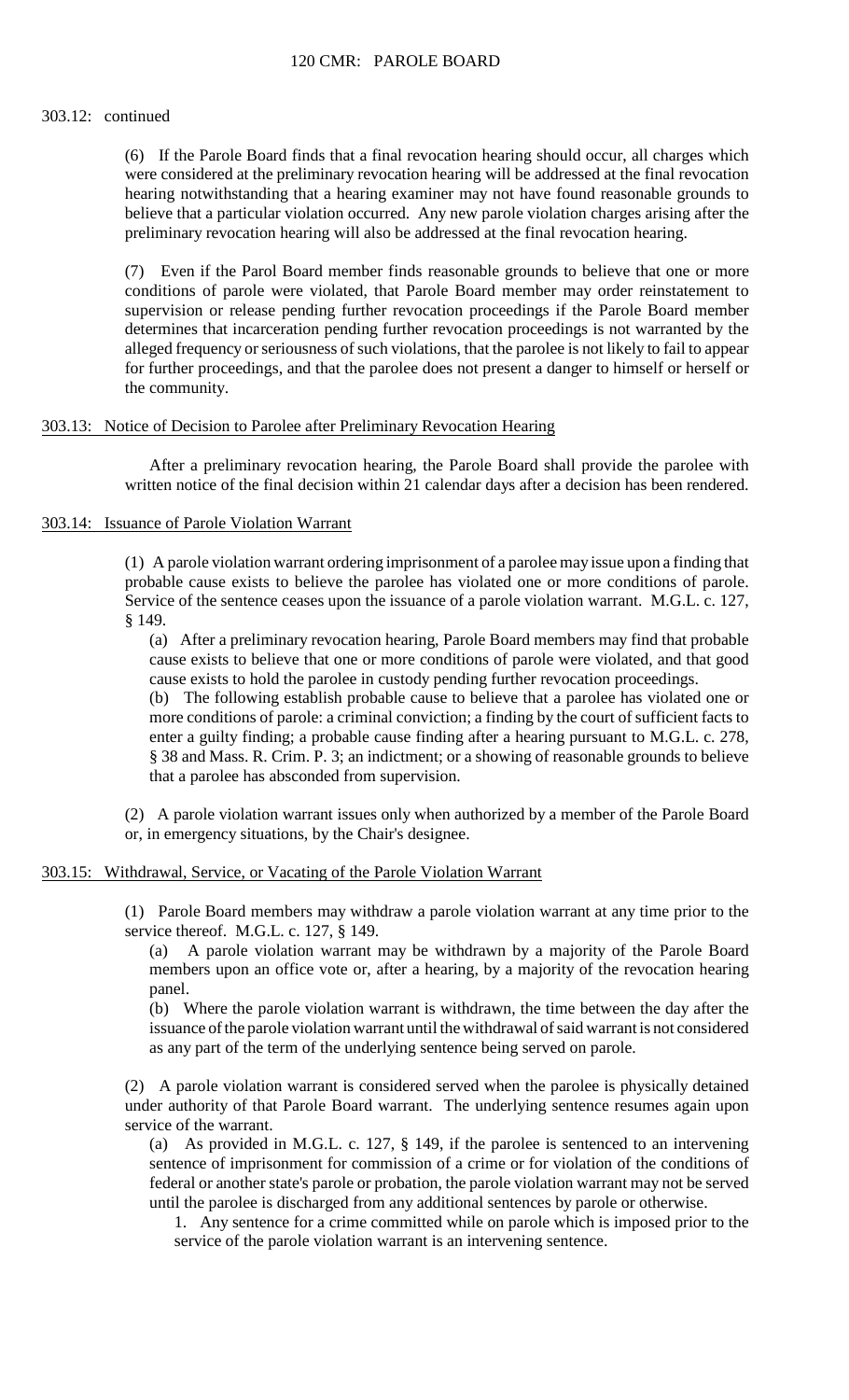## 303.15: continued

 2. The parole violation warrant must be served prior to the imposition of any sentence for a crime committed on parole in order for such sentences to run concurrently or consecutively to the underlying sentence.

 (b) If the parolee is found not guilty of any additional crimes charged or not guilty of violating the conditions of parole or probation, then service of the parole violation warrant is effective on the date of issuance. M.G.L. c. 127, § 149.

 (c) If the disposition of any new criminal charges or charges of violation of parole is other than a finding of guilt, the parole hearing panel may, in its discretion, retroactively serve the parole violation warrant. M.G.L. c. 127, § 149.

(3) Under extraordinary circumstances where subsequent information negates an earlier finding by the Parole Board that probable cause exists to believe that the parolee has violated the conditions of parole, the Parole Board members may vacate the parole violation warrant.

 (a) A parole violation warrant may be vacated by a majority of the Parole Board members upon an office vote, or, after a hearing by a majority vote of the revocation hearing panel.

(b) Where Parole Board members vote to vacate a parole violation warrant, the time between the issuance of the warrant and the Parole Board vote to vacate said warrant is credited to the underlying sentence.

## 303.16: Final Revocation Hearing: General Provisions

(1) The purpose of the final revocation hearing is to determine, whether the parolee violated one or more conditions of parole; if a violation occurred, whether parole status should be finally revoked; and, if parole status is revoked, whether release to the community is appropriate.

 (2) Where the sentence is a life sentence, the final revocation hearing may be conducted by a panel of Parole Board members, but the case must be referred to the full Board for final vote.

(3) Where the sentence is a state prison sentence, the final revocation hearing is conducted by a panel of Parole Board members.

 (4) Where the sentence is a house of correction sentence, the final revocation hearing is conducted by Parole Board members or another designee pursuant to M.G.L. c. 127, § 134(b).

# 303.17: Scheduling of Final Revocation Hearing

 (1) The Parole Board shall schedule the final revocation hearing within approximately 60 days from the date of service of the parole violation warrant issued pursuant to M.G.L. c. 127, § 149.

(2) If a parolee is serving an intervening sentence, the Parole Board shall schedule the final parole revocation hearing at the same time as the initial parole release hearing for that intervening sentence, unless Parole Board members choose, to conduct a revocation hearing at an earlier time.

(3) If a parolee requests and receives postponement, as provided in 120 CMR 303.19, if the parole hearing panel postpones the hearing as provided in 120 CMR 303.19, or if a parolee's actions otherwise preclude the prompt conduct of such proceedings, Parole Board members may extend the time period stated in 120 CMR 303.17(1).

# 303.18: Notice of Charges to Parolee

At least 72 hours prior to a scheduled final revocation hearing, the parolee shall receive a written notice of the time and place of the hearing, a list of charges against the parolee, the applicable procedural rights and the possible actions which may be taken by the Parole Board members.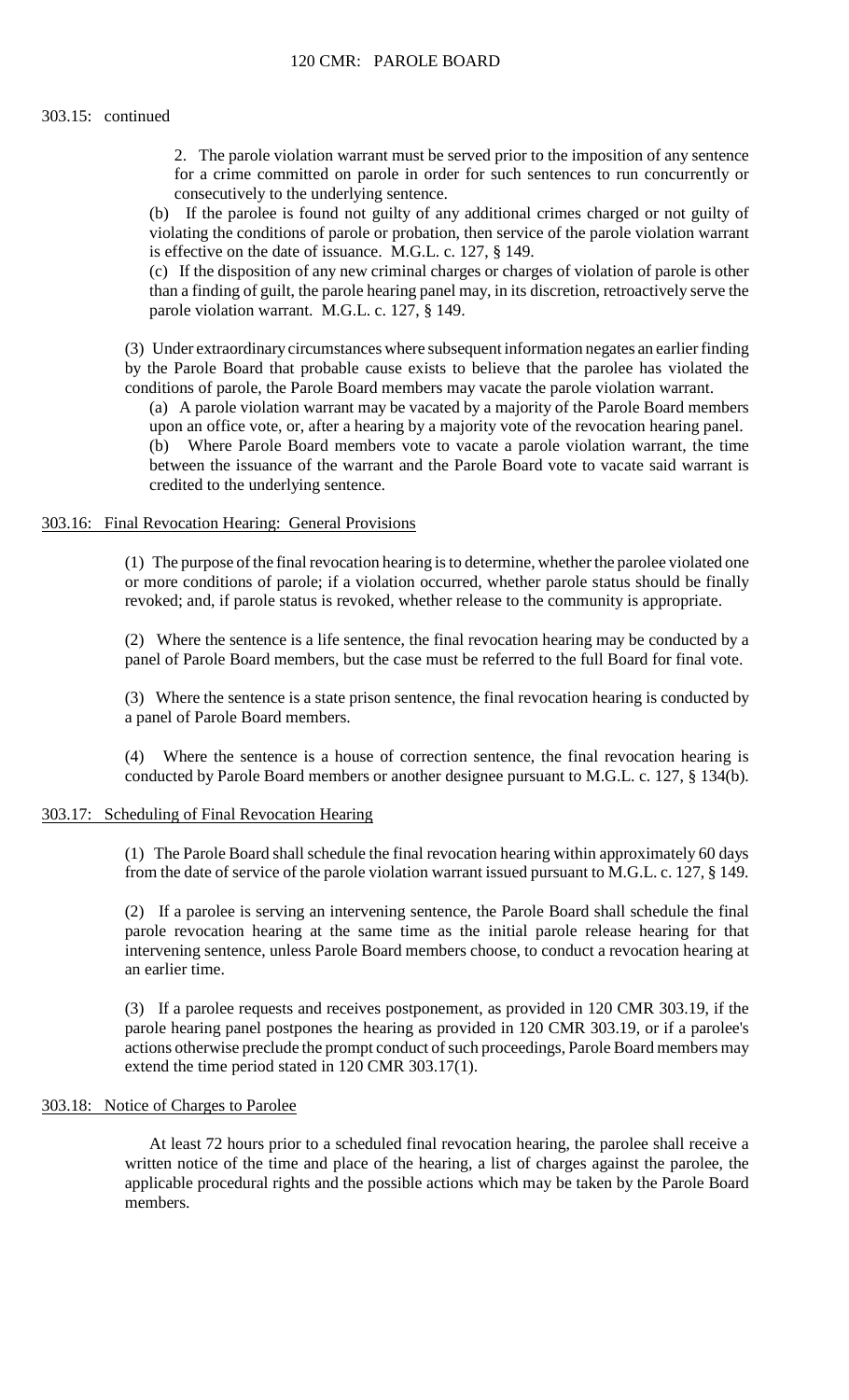# 303.19: Postponement of Final Revocation Hearing

(1) The parolee may request postponement of the final revocation hearing until the next available docket for reasons including, but not limited to:

- (a) in order to obtain representation;
- (b) in order that necessary witnesses may attend;
- (c) in order to properly prepare for the hearing; or
- (d) in order to resolve pending criminal or disciplinary charges.

(2) The revocation hearing panel may postpone the final revocation hearing until the next available docket for reasons including, but not limited to:

(a) the parolee did not receive proper notice;

(b) the revocation hearing panel has insufficient information upon which to conduct a meaningful hearing;

(c) to obtain the services of an interpreter;

(d) in order to render a decision on a request for discovery of information or presence of adverse witnesses pursuant to 120 CMR 303.21; or

 (e) the parolee is absent or unavailable. Unavailability includes, but is not limited to, a commitment to Bridgewater State Hospital for observation. Unavailability does not include situations in which the parolee causes the absence from the hearing.

# 303.20: Waiver of the Final Revocation Hearing

(1) A parolee may waive the final revocation hearing.

(a) Such waiver shall only occur after the parolee receives, in writing, notice of the time and place of the final revocation hearing, the charge of the alleged parole violation, the due process rights afforded at such hearing, and the possible dispositions.

(b) Such waiver shall be in writing, dated, and witnessed by a parole staff member.

(2) A waiver of the final revocation hearing shalll result in a decision of revocation affirmed and parole denied.

(3) The Parole Board shall schedule a review hearing within the year following such waiver.

(4) The inmate, after waiving the final revocation hearing, may request reconsideration of the case as provided in 120 CMR 304.03: *Reconsideration of Decision of Parole Board Members*.

# 303.21: Disclosure of Information and Request for Presence of Adverse Witnesses

(1) Prior to a final revocation hearing, a parolee may make a written request to the Institutional Parole Officer for:

(a) disclosure of documents which will be used by the parole hearing panel at the final parole revocation; and

(b) attendance of individuals who gave information upon which revocation may be based.

 120 CMR 500.00: *Dissemination of CORI, Evaluative Information, and Intelligence*  (2) Evaluative and intelligence information may be withheld and summarized as provided in *Information*.

(3) Where the parolee requests the presence of adverse witnesses at the final parole revocation hearing the Parole Board may subpoena the attendance of such witnesses if good cause exists therefor. The Parole Board shall provide the parolee with written notice of any denial and reasons for such denial.

# 303.22: Evidentiary Process at Final Revocation Hearing

(1) The final revocation hearing is conducted by the presenting member of the revocation hearing panel. The presenting member may compel the attendance of witnesses, the production of exhibits, and testimony by duly issued summons as provided in M.G.L. c 233, § 8.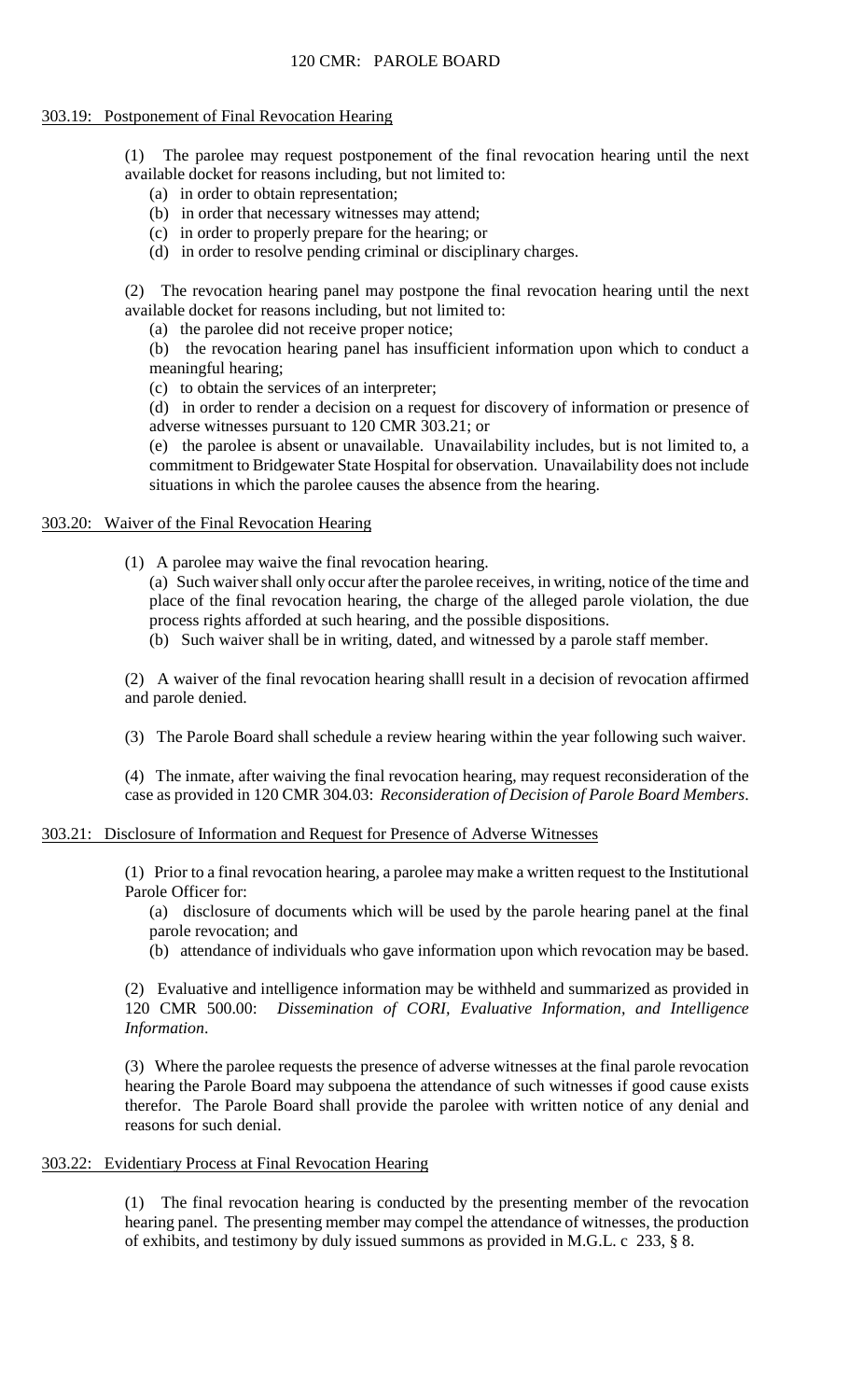## 303.22: continued

(2) The strict rules of evidence do not apply at final revocation hearings. The parolee may present witnesses and documentary evidence. However, the presenting member of the revocation hearing panel may limit or exclude any irrelevant or repetitious testimony or documentary evidence.

(3) The revocation hearing panel may take into account any reliable and relevant information available to it in establishing a violation of any parole condition. If the parolee remains silent, the revocation hearing panel bases its decision on the available evidence.

(4) The decision of the revocation hearing panel or full Board is based on a preponderance of the evidence. *See* 120 CMR 100.00: *Definitions*.

(5) Adverse witnesses who are present shall be available for questioning and cross examination in the presence of the parolee, unless the panel finds good cause to disallow cross examination.

(6) At the final revocation hearing, the revocation hearing panel shall disclose to the parolee all evidence upon which it may base a finding of violation of one or more conditions of parole.

 (a) The revocation hearing panel may disclose documentary evidence by permitting the parolee to examine the document during the hearing, or where appropriate, by reading or summarizing the document or portions thereof in the presence of the parolee.

 (b) If the panel determines for good cause that certain information should not be disclosed to the parolee pursuant to 120 CMR 500.00: *Dissemination of CORI, Evaluative Information, and Intelligence Information*, that information will be disclosed in a summary manner. Information that is not disclosed in some manner to the parolee may not be used by the panel in making its decision.

(7) A parolee may be represented at a revocation hearing by an attorney or by a law student under the supervision of an attorney. The parole hearing panel may permit a qualified individual to represent an inmate who, because of a mental, psychiatric, medical, physical condition, or language barrier, is not competent to offer testimony at or understand the proceedings.

# 303.23: Procedure at Final Revocation Hearing

 final parole revocation hearing, the revocation hearing panel may request that the parolee or (1) The Parole Board shall audio record all final revocation hearings. At any time during the representative leave the hearing room so that the panel may convene privately to discuss any point of law or fact. Likewise, the parolee and representative may request a recess in the hearing for conference.

(2) Final revocation hearing are conducted according to the following procedures:

 (a) The presenting member of the revocation hearing panel shall ascertain the identity of the parolee and ascertain whether written notice of charges was received.

 (b) If the parolee is represented, the presenting member of the revocation hearing panel shall ascertain the name, address, and telephone number of the representative.

 (c) The presenting member of the revocation hearing panel shall read or summarize from the written notice each charge asking that the parolee either "admit" or "deny" the charge. (d) The panel shall ask the parolee for factual information regarding each alleged violation including information in mitigation of the charges.

(e) The parolee may present voluntary witnesses. Members of the panel may question any voluntary witnesses.

 (f) Members of the revocation hearing panel shall examine any adverse witnesses and shall permit the parolee or representative to cross-examine the adverse witnesses unless the panel finds good cause for not allowing cross-examination.

 $(g)$  suitability to be returned to parole supervision including, but not limited: to the parolee's institutional conduct since returning to prison as an alleged parole violator, criminal history; Members of the panel shall review all relevant information regarding the parolee's home situation; reports of physical, medical, mental, or psychiatric examinations; any pending criminal cases; any outstanding domestic restraining orders; reports of parole staff; and any other information provided by the custodial authority.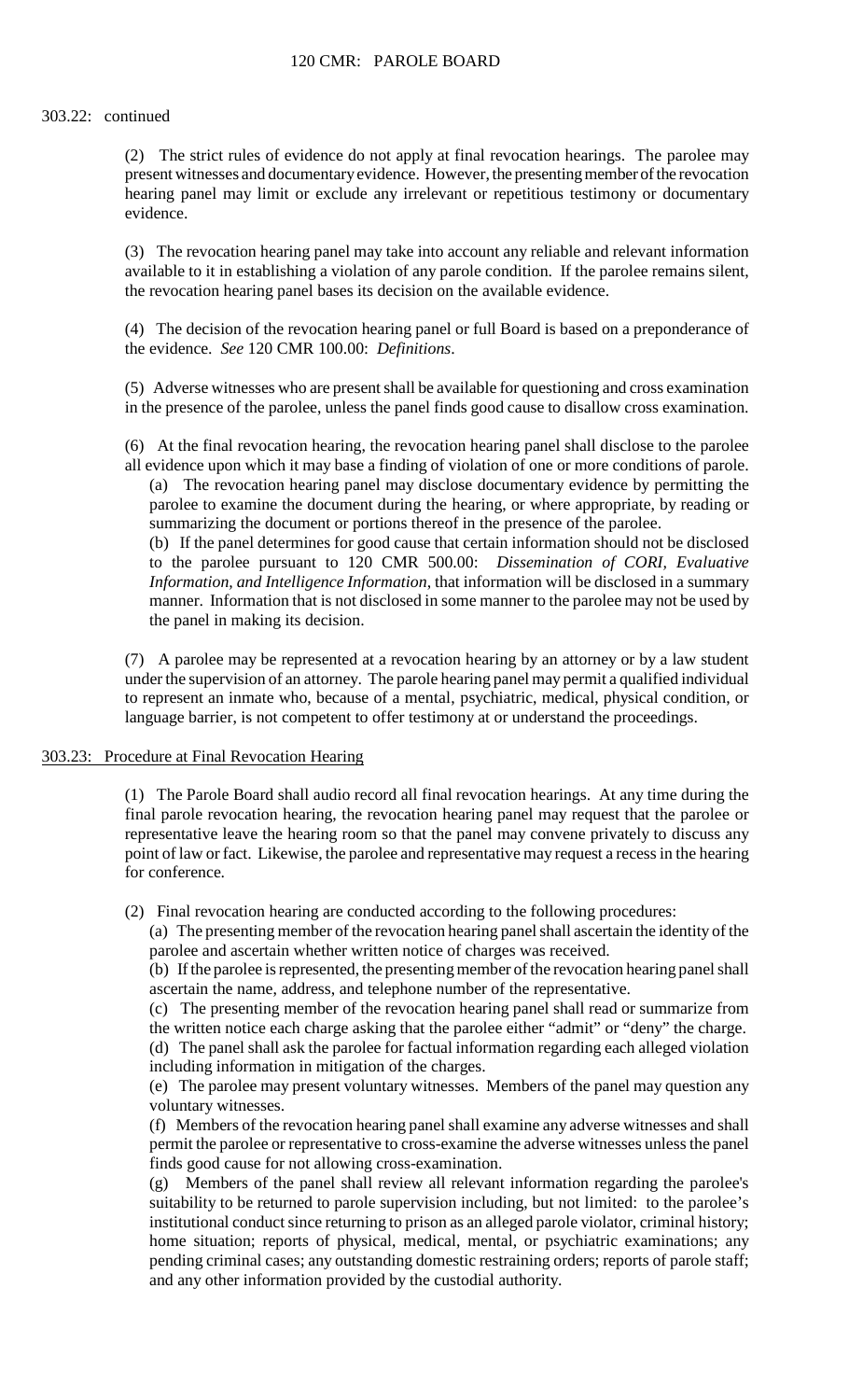## 303.24: Revocation Decision

(1) In cases involving individuals serving non-life sentences with parole eligibility:

(a) At the conclusion of the hearing, the parolee and representative shall leave the hearing room and the revocation hearing panel shall make its decision in private. This decision making process will not be recorded.

(b) After a decision is made, the revocation hearing panel will call the parolee and representative back into the hearing room, at which time the presenting member shall inform the parolee of the decision as follows:

- 1. Whether a violation occurred as to each charge;
- 2. Whether parole status should be revoked or whether reparole is warranted.

(c) The presenting member shall advise the parolee of the right to seek administrative appeal and/or reconsideration under 120 CMR 304.00: *Appeal and Reconsideration*.

(d) At the conclusion of the hearing, the presenting member shall prepare a vote sheet which will contain the final vote of each member of the panel and the reasons for the decision.

 (e) When the revocation hearing panel does not find, by a preponderance of the evidence, parolee if necessary to assure that the parolee has an approved home plan or to notify a crime that the parolee violated any condition of parole, Parole Board members shall restore the parolee to supervision within 24 hours. However, the Parole Board may delay release of the victim or a CORI-registered individual. *See* 120 CMR 500.04: *Dissemination of CORI to Registered Individuals*. Where appropriate, the Parole Board members may modify the previous conditions of release.

(f) When the revocation hearing panel finds, by a preponderance of the evidence, that the parolee violated a condition of parole, the Parole Board members shall affirm the revocation of parole and may take any of the following actions:

 1. set a reparole date, in accordance with 120 CMR 401.05: *Notification of Decision*, which may be subject to the fulfillment of certain conditions, such as obtaining approved home, work or treatment; or

2. deny reparole and the case shall be placed back on the docket for a regularly scheduled review hearing, pursuant to 120 CMR 301.01: *Scheduling of Initial Parole Release Hearing and Subsequent Review Hearings*. The time period for the next hearing is calculated from the date of the final revocation hearing and decision.

(g) Where there are criminal charges pending against the parolee, there is a strong presumption against reparole.

(h) Where criminal charges are resolved with a finding of not guilty, Parole Board members may revoke parole if, upon reviewing the facts, they determine by a preponderance of the evidence that the parolee has violated a condition of parole.

(2) In cases involving individuals serving life sentences with parole eligibility:

(a) At the conclusion of the hearing, a decision is not rendered by the hearing panel because the case must be referred to the full Board for final vote. 120 CMR 303.16(2).

 (b) The hearing panel members present a summary of the final revocation hearing and their findings to the full Board.

 (c) The full Board decides by a majority vote, either by vote at an executive session or by office vote, the following:

- 1. Whether a violation occurred as to each charge;
- 2. Whether parole status should be revoked or whether reparole is warranted.

 violated any condition of parole, Parole Board members shall restore the parolee to supervision within 24 hours. However, the Parole Board may delay release of the parolee if necessary to assure that the parolee has an approved home plan or to notify a crime victim (d) When the full Board does not find, by a preponderance of the evidence, that the parolee or a CORI-registered individual. *See* 120 CMR 500.04: *Dissemination of CORI to Registered Individuals*. Where appropriate, Parole Board members may modify the previous conditions of release.

 parolee violated a condition of parole, the Parole Board shall affirm the revocation of parole (e) When the full Board by majority vote finds, by a preponderance of the evidence, that the and may take any of the following actions:

 1. set a reparole date, in accordance with 120 CMR 401.05: *Notification of Decision*, which may be subject to the fulfillment of certain conditions, such as obtaining approved home, work, or treatment; or